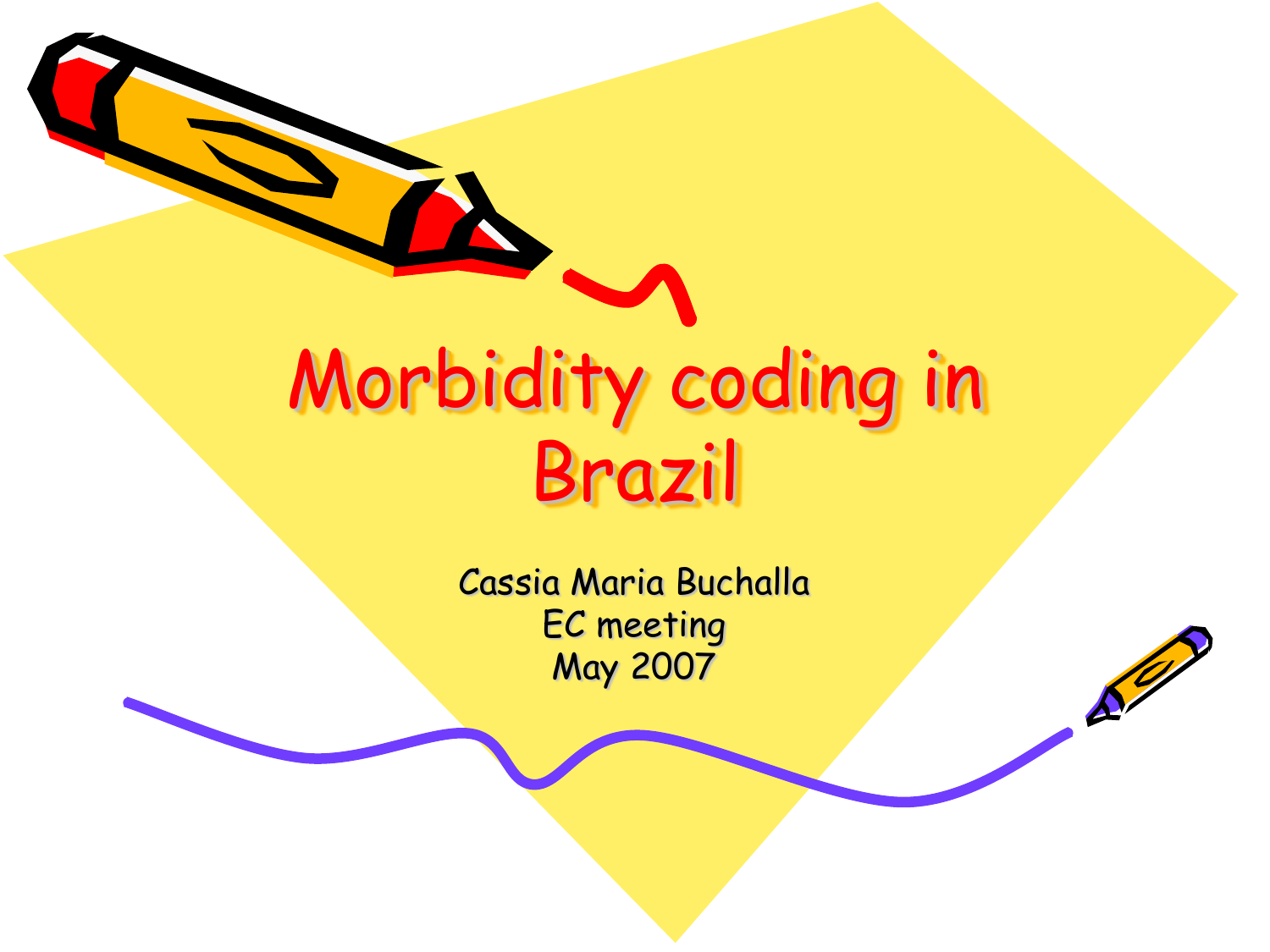## Morbidity Coding in Brazil

- Performed for all medical assistance (inpatients and ambulatory) routinely for Health Public System
- In hospitals they are double coded in the financial sector and in the statistics one
- Data are collected mainly for reimbursement (sometime there are two completely different audience in the training courses)
- Monthly CD ROM are distributed on data for inpatient and outpatient assistance (and high complexity procedure)
- There are about 11- 13 million discharges a year

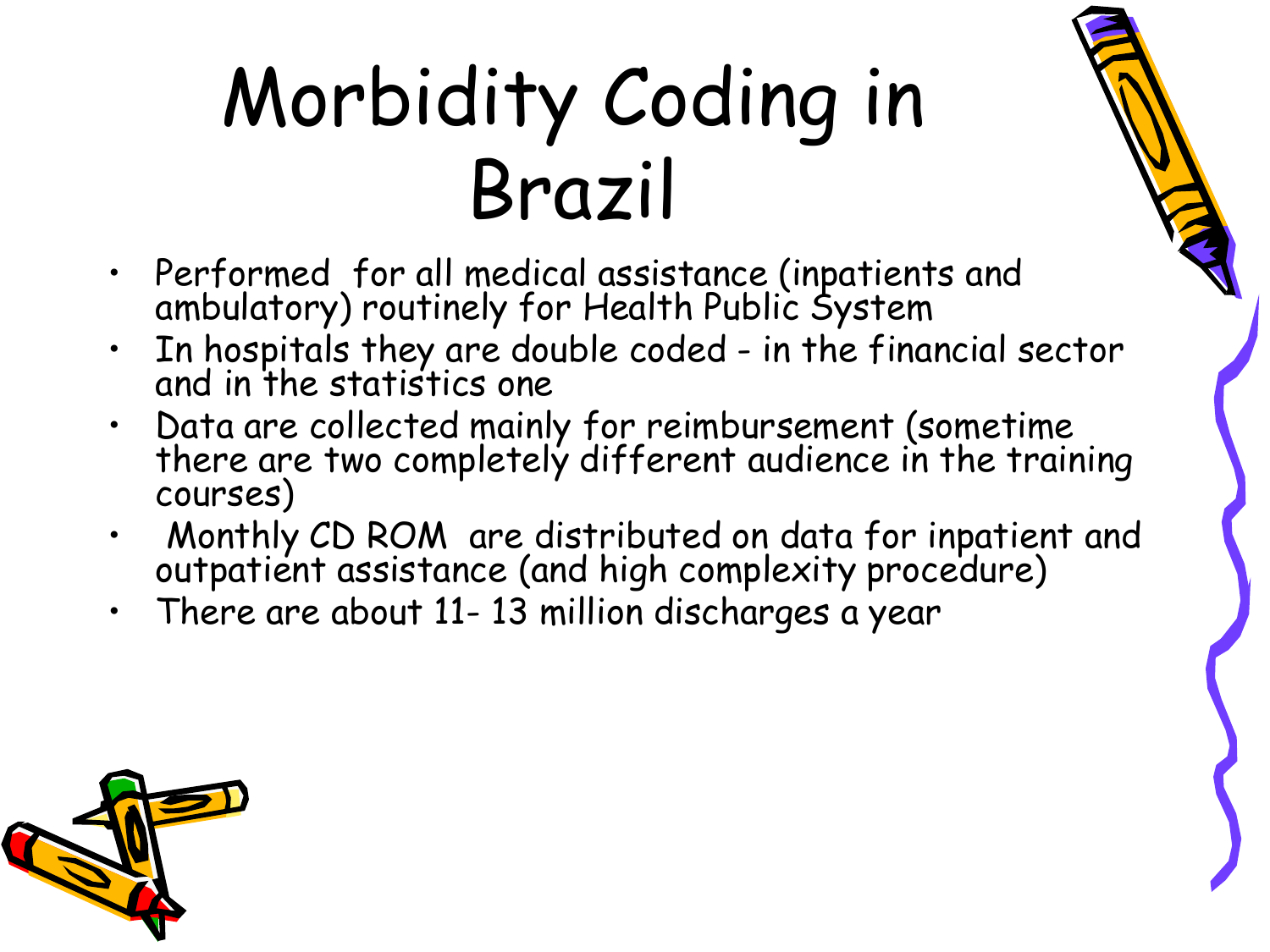- Most Coders are trained at work
- Some big hospital School Hospitals from the States of the South and Southeast regions have trained coders
- Those know the rules. Others use the information on the discharge form.
- Brazil has a classification for procedures –always aimed to reimbursement. There are a new one supported by the Medical Council but not completely implemented yet.